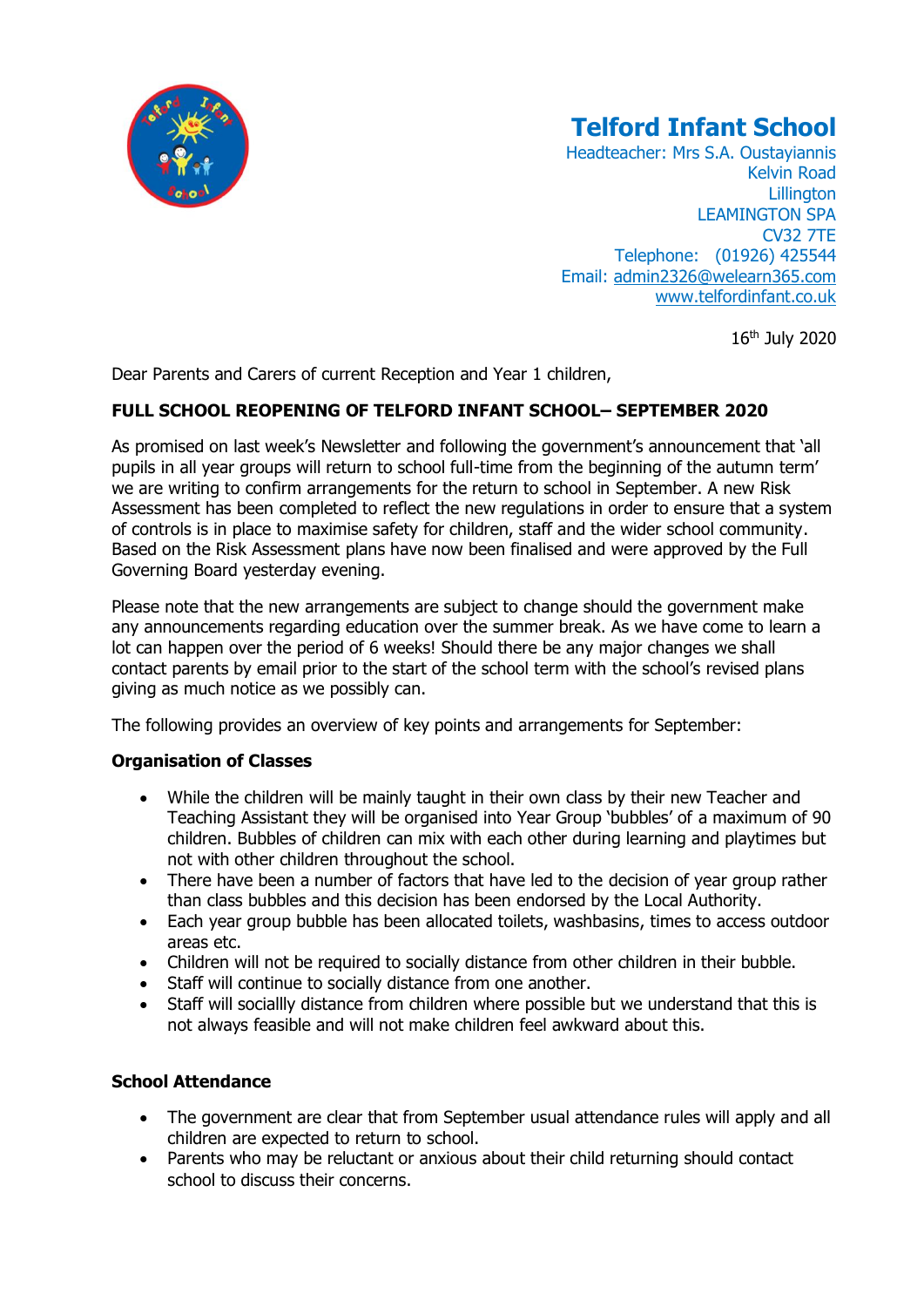• Should a child have a medical need that would prevent them from returning in September parents should contact the school as soon as possible.

#### **Drop off and Collection**

• One of the greatest challenges for our school community is the sheer number of families accessing the school site at the start and end of each school day. The school will trial the following arrangements which will be regularly reviewed and adapted if necessary.

\*There will be a one way system around school in a clockwise direction. At both drop off and collection ALL families must enter through the pedestrian gateway, walk through the front playground, past the Reception outdoor classroom, around the back of the school and then down the side of the school next to Juniors and exit through the Year 3 and 4 Junior School gates.

\*There will be arrows will marking this out and staff will be on hand whenever possible to support a steady flow of familes on site.

| <b>CLASS</b> | DROP OFF TIME | <b>COLLECTION TIME</b> |
|--------------|---------------|------------------------|
| Sunshine     | 8.45am-8.55am | 3.05pm-3.15pm          |
| Indigo       |               |                        |
| Primrose     | 8.55am-9.05am | 3.15pm-3.25pm          |
| Sapphire     |               |                        |
| Amber        | 9.05am-9.15am | 3.25pm-3.35pm          |
| Turquoise    |               |                        |

\*The school day will be staggered as follows:

Families with 2 children attending Telford Infants are asked to drop off and collect their child at the earlier time provided. New Reception parents will be informed of their child's class times separately.

- In order to keep the number of people on the school site to a minimum we ask that only one adult accompany each child – this one adult may vary from day to day.
- We really need parents to support the school in this and for the safety of other families we ask that you to keep to the timings, the one way system and leave the school site as soon as you have dropped off or collected your child.
- The school has raised the concerns a small number of parents have shared with us about the alleyway running alongside the Junior School with the local council who have advised that parents should make their own decisions about using this to access the two schools.

## **Teaching and Learning**

- Despite the staggered timings of the school day full teaching time will be provided.
- Whilst there will be a need for 'catch up' we shall continue to provide a broad and exciting curriculum. Wellbeing will be at the heart of our curriculum. However, parents need to be made aware that under the current guidance we very sadly cannot provide the following for the children:

Food technology – cooking or tasting foods Singing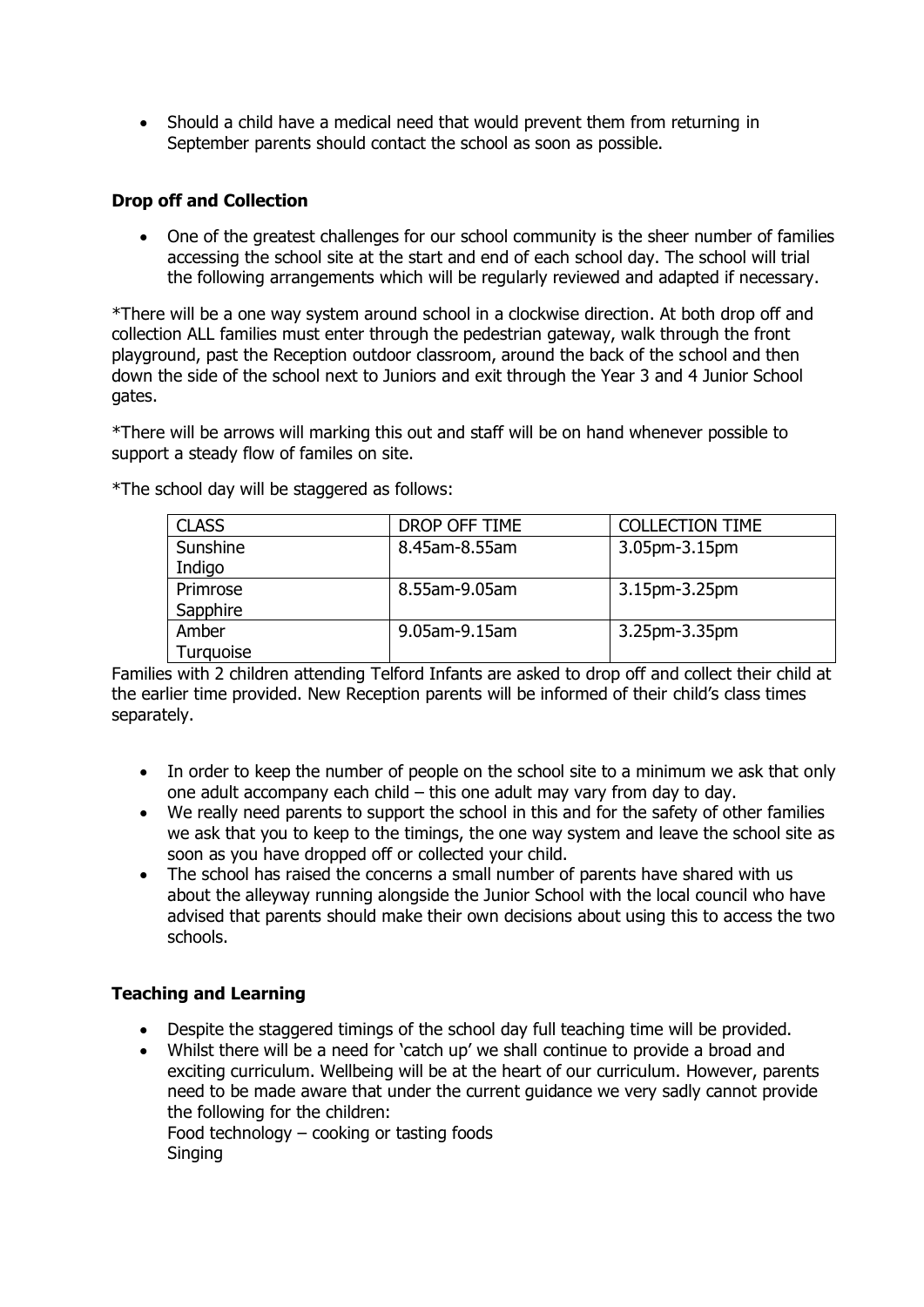Recorders

Contact sports

- The school will not take part in any educational trips or local visits during the Autumn term.
- Children can now bring in **essential** items to school Book bags, reading books, coats, water bottle, PE kit and lunchbox. We will not be a able to do 'show and tell' sessions.
- Pencil cases should not be brought in, teachers have will have a system in place for ensuring school resources are cleaned.
- Children should wear normal school uniform the guidance is now that clothes do not need to be washed any more frequently than they would do normally to prevent the spread of COVID-19.
- PE will be outside for at least the first half term so please ensure that your child has PE kit (outdoor kit when the weather turns colder) and trainers – this will not apply to our new Reception children.
- We will not be able to invite parents to come into school for celebrations of learning etc but are planning online Learning Reviews with parents half way through the Autumn term.
- Christmas plans will be reviewed in October!
- Schools must have a plan in place for remote learning and for providing onsite education for key worker and vulnerable children by the end of September. Further information about this will follow in the Autumn term.
- Outdoor equipment on the back playground will remain closed the climbing wall, trim trail. On the front playground the pirate ship will be open for Reception to use but will have to be closed again if parents allow siblings to play on it out of school hours.

# **Food**

- Lunches will be provided by Educaters and for at least the first half term will be a choice of hot or cold deli bag eaten in the classroom.
- We are waiting to hear whether the government's free fruit scheme will resume in the Autumn term.
- Cool Milk will operate as normal. Parents wishing to use this service must contact the dairy direct.

## **Access to the school building**

- Visitors will not be permitted to enter the school building (including classrooms) without a prior appointment and will need to follow the school's Health and Safety measures.
- Parents are asked to contact the school by email with any queries for teachers in the first instance – your child's class teacher will respond by email or phone. The school office is manned between 9am and 4pm for any general phone queries or messages.
- Volunteers will not be invited back into school yet.
- However, external SEND practitioners eg. school counsellor, Educational Psychologist are permitted to work in schools.
- Wherever possible we will cover staff absences internally. Where this is not possible we will endeavour to use our own small pool of regular supply teachers.

## **Clubs**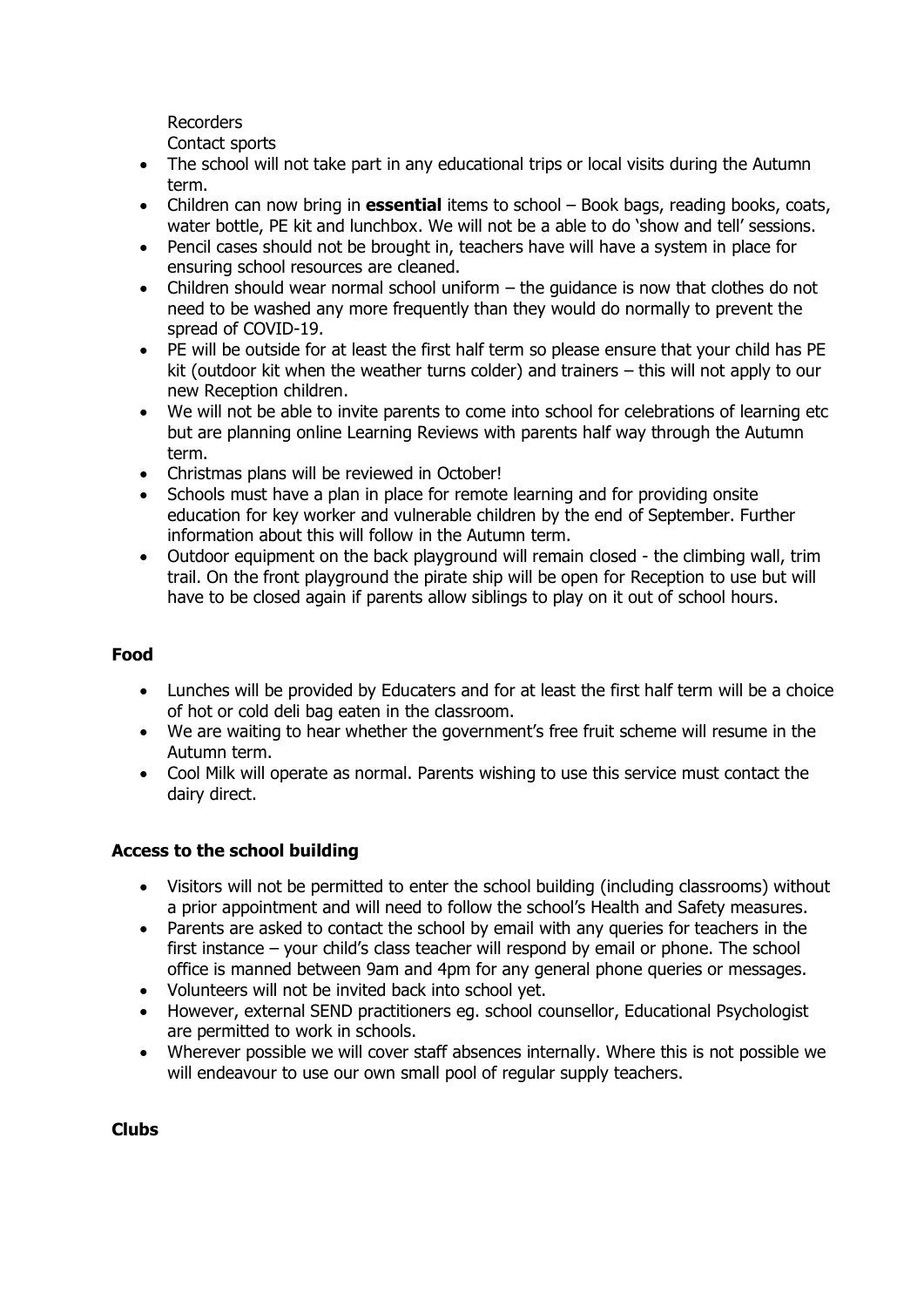- SMILES Club will be partially reopening and Mrs Berry is in contacting parents of children who attend the club.
- Other after school clubs will not be held for at least the first half term.

### **Health and Safety**

- The enhanced cleaning procedures that were introduced at the time of partial school opening will continue. This includes additional cleaning hours and deep cleaning at various points in the week.
- The quidance is clear that staff and children do not need to wear Personal Protective Equipment in school. Staff will however wear this when providing intimate care for a child or are administering first aid. If you wish your child to wear a face covering when travelling to and from to school please remove it and take it home with you at the start of the day and put a fresh one on your child when they have been handed over to you by their teacher. Current government guidance is doea not require children under the age of 11 to wear a face covering.
- Children will wash their hands frequently throughout the day. At the start of the day this may need to be by hand sanitiser rather than soap and water – please inform your child's class teacher if they cannot use hand sanitiser so that they can wash their hands with soap and water instead. Please do **not** send in hand sanitiser for your child.

#### **What happens if a child/adult displays symptoms of COVID-19**

- The school will follow the government's latest quidelines: [https://www.gov.uk/government/publications/covid-19-stay-at-home-guidance/stay-at](https://www.gov.uk/government/publications/covid-19-stay-at-home-guidance/stay-at-home-guidance-for-households-with-possible-coronavirus-covid-19-infection)[home-guidance-for-households-with-possible-coronavirus-covid-19-infection](https://www.gov.uk/government/publications/covid-19-stay-at-home-guidance/stay-at-home-guidance-for-households-with-possible-coronavirus-covid-19-infection)
- If a child or member of staff develops symptoms (a high temperature, a new continuous cough and/or a loss or change to your sense of taste or smell) they will be expected to have a COVID-19 test and must not attend school.
- If they receive a negative result for COVID-19 they can return to school.
- If they receive a positive result for COVID-19: \*They should follow the 'stay at home: guidance for households with possible or confirmed COVID-19 infection' and must continue to self-isolate for at least 7 days from the onset of their symptoms and then return to school only when symptoms have ended.

\*Other members of their household should continue self-isolating for 14 days. \*The school will work with the health protection team to carry out a rapid risk assessment to confirm who has been in close contact with the person during the period that they were infectious, and ensure they are asked to self-isolate. In most cases, this will mean that the whole of their bubble (ie. their year group) will be sent home and advised to self-isolate for 14 days.

\*If schools have two or more confirmed cases within 14 days, or an overall rise in sickness absence where COVID-19 is suspected, this will be classed as an outbreak. In the case of an outbreak, health protection teams may recommend that a larger number of other pupils self-isolate at home as a precautionary measure – this may be the whole school.